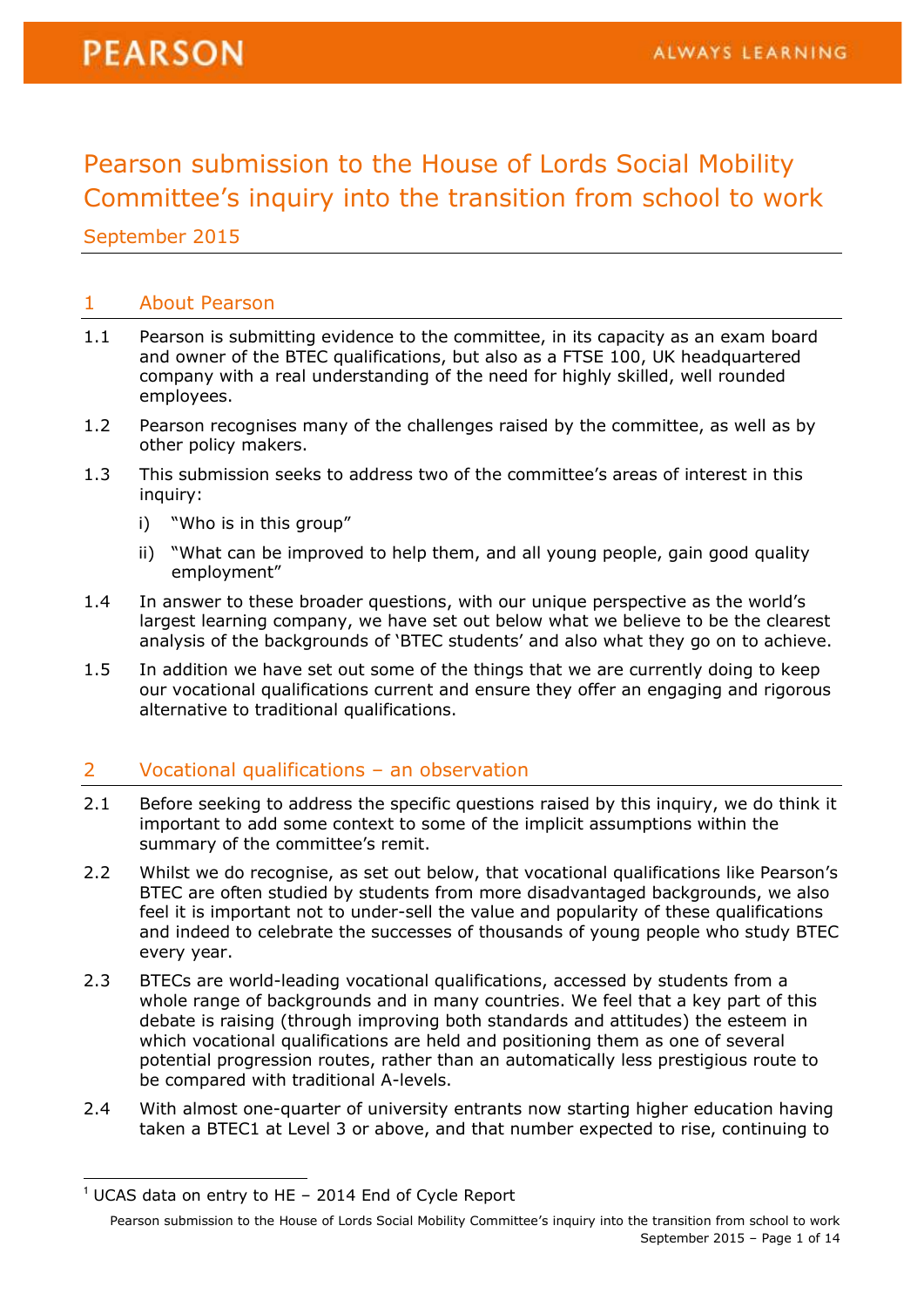elevate the status of high quality vocational qualifications will be key to changing the debate around progression routes.

#### 3 About BTECS

- 3.1 BTECs are designed as specialist work-related qualifications and are available in a range of sectors, such as business, engineering and ICT. A number of BTECs are recognised as Technical Certificates and form part of the Apprenticeship Framework. Although they're often studied by full-time students, BTECs also provide career development opportunities for those already in work. Delivering the knowledge, skills and understanding students need to prepare for their chosen career, BTEC Nationals offer progression to higher or further education or into employment.
- 3.2 Some schools, colleges and training centres provide courses part-time. BTECs are available at different levels, from Entry Level Skills for Working Life, right through to professional qualifications at Level 7 (equivalent to postgraduate study). They also come in different sizes at each level ensuring students can choose a course that fits around work or other studies.

#### Who are 'BTEC Students'?

- 3.3 In recent years, a number of reports, as well as analysis of Pearson's own data as the provider of BTEC, have looked at the students who take BTECs, the communities and families they come from and what they go on to achieve.
- 3.4 Whilst drawing on different sources for and levels of data, these reports between them highlight a clear theme. BTECs disproportionately serve a cohort of pupils from the most deprived communities and allow many of those students to go on to higher education and the possibilities that lie beyond.
- 3.5 A few points from these reports are worth paying special attention to:

#### *i) The number of 'BTEC students' has increased hugely in recent years.*

In 2012, over 50,000 university entrants had studied a BTEC (including many who did so as well as A-levels rather instead of them). This is an increase from less than 34,000 students in 20082.

#### *ii) The overall proportion of university students who have taken a BTEC has also increased.*

Almost one quarter of HE students in 2014 got there having taken a BTEC3, compared with just 13.5% in 2008.

#### *iii) An increasing proportion of HE students enter having taken a mixture of traditional A-levels and BTECs.*

Between 2008 and 2012 the percentage of students taking a BTEC as well as a Pearson A-level increased ten-fold, from 1% to 11%4.

#### *iv) The demographic mix of 'BTEC students' has remained largely the same – with students twice as likely to come from the most disadvantaged communities when compared to students who only take A-levels.*

Pearson submission to the House of Lords Social Mobility Committee's inquiry into the transition from school to work September 2015 – Page 2 of 14

 $2$  HESA data on students by qualification type, analysed by Pearson

 $3$  [UCAS data on entry to HE](https://www.ucas.com/sites/default/files/2014-end-of-cycle-report-dec-14.pdf) - 2014 End of Cycle Report

<sup>&</sup>lt;sup>4</sup> Pearson analysis of internal data for BTEC and Pearson A-level students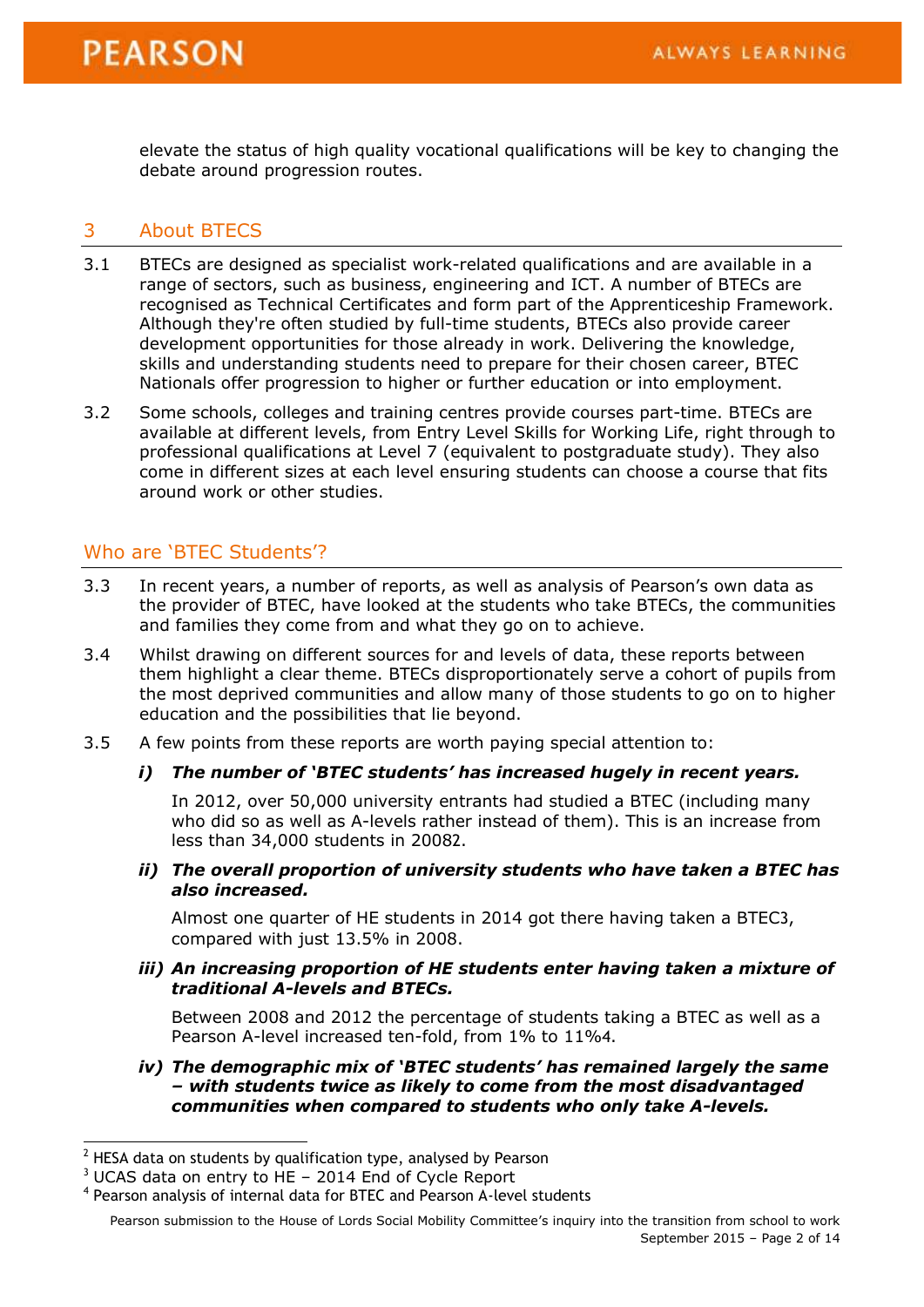When comparing the socio-economic backgrounds of students who took A-levels with those who took BTECs only, 20% of A-level learners came from lower social-economic backgrounds, whilst 40% of BTEC learners were in this group5.

#### *v) 'BTEC students' go on to make good progress once they enter higher education*

Almost 50% of 'BTEC students' go on to achieve a 1st or 2:16. Whilst the percentage is higher for A-level students (73%), this compares well given the very different cohort outlined above and the lower likelihood of family experience of higher education7. Almost 90% of BTEC students go on to receive a 1st or 2nd class degree, compared to 96% of A-level students8.

#### *vi) 'BTEC students' who undertake degree level qualifications can thrive in employment*

One study in 2013 claimed that BTEC students are slightly more likely to be employed post-graduation than A-level students (89.8% vs 88.1%)9. This report also showed that BTEC students were more likely to be 'Managers and senior officials'10.

#### 4. Rigour alongside applied learning

- 4.1 Pearson has sought to address the feedback and priorities of a number of partners in higher education, in schools, in industry, in government, among teachers, parents and learners – and strengthen the BTEC offer.
- 4.2 Working with our partners in higher education and industry, we are in the process of re-designing our BTEC qualifications to bring additional rigour and even higher standards and to ensure that these long-standing qualifications are fit for purpose.
- 4.3 Our main goals have been to:
	- Refresh BTEC Nationals (our Level 3 qualifications, equivalent to A-levels) courses so learners can be confident they contain the most up-to-date content, and continue to remain effective in shaping current and future employment opportunities for BTEC Nationals students. This redevelopment has been based on research. Our new BTEC Nationals are underpinned by learning methods that are designed to enhance cognitive, affective and psychomotor skills.
	- Consult with employers, professional bodies and Higher Education to ensure they are actively collaborating on this redevelopment, so they are confident these new courses will prepare young people with the right balance of knowledge and skills for entry to the modern workplace either directly or via Higher Education.
	- Give students the opportunity to achieve their potential and progress to the next stage in their lives, whether that's into Higher Education or a good career.

<sup>&</sup>lt;sup>5</sup> Pearson analysis of internal data for BTEC students

<sup>&</sup>lt;sup>6</sup> Pearson analysis of internal data for BTEC and Pearson A-level students

<sup>7</sup> [Vocational Progression to Selecting Universities Comparisons & Trends 2010-2013](http://www.careerpilot.org.uk/upload/Final_BTEC_Research_2014.pdf)

<sup>&</sup>lt;sup>8</sup> Pearson analysis of internal data for BTEC and Pearson A-level students who started a degree course in 2008/09 and completed in 2012

<sup>&</sup>lt;sup>9</sup> The outcomes associated with the BTEC route of degree level acquisition, London Economics [2013](http://londoneconomics.co.uk/wp-content/uploads/2013/05/Pearson-outcomes-associated-with-BTECs-plus-degree-03-May-2013-Final-Report.pdf)

<sup>10</sup> [The outcomes associated with the BTEC route of degree level acquisition, London Economics](http://londoneconomics.co.uk/wp-content/uploads/2013/05/Pearson-outcomes-associated-with-BTECs-plus-degree-03-May-2013-Final-Report.pdf)  [2013](http://londoneconomics.co.uk/wp-content/uploads/2013/05/Pearson-outcomes-associated-with-BTECs-plus-degree-03-May-2013-Final-Report.pdf)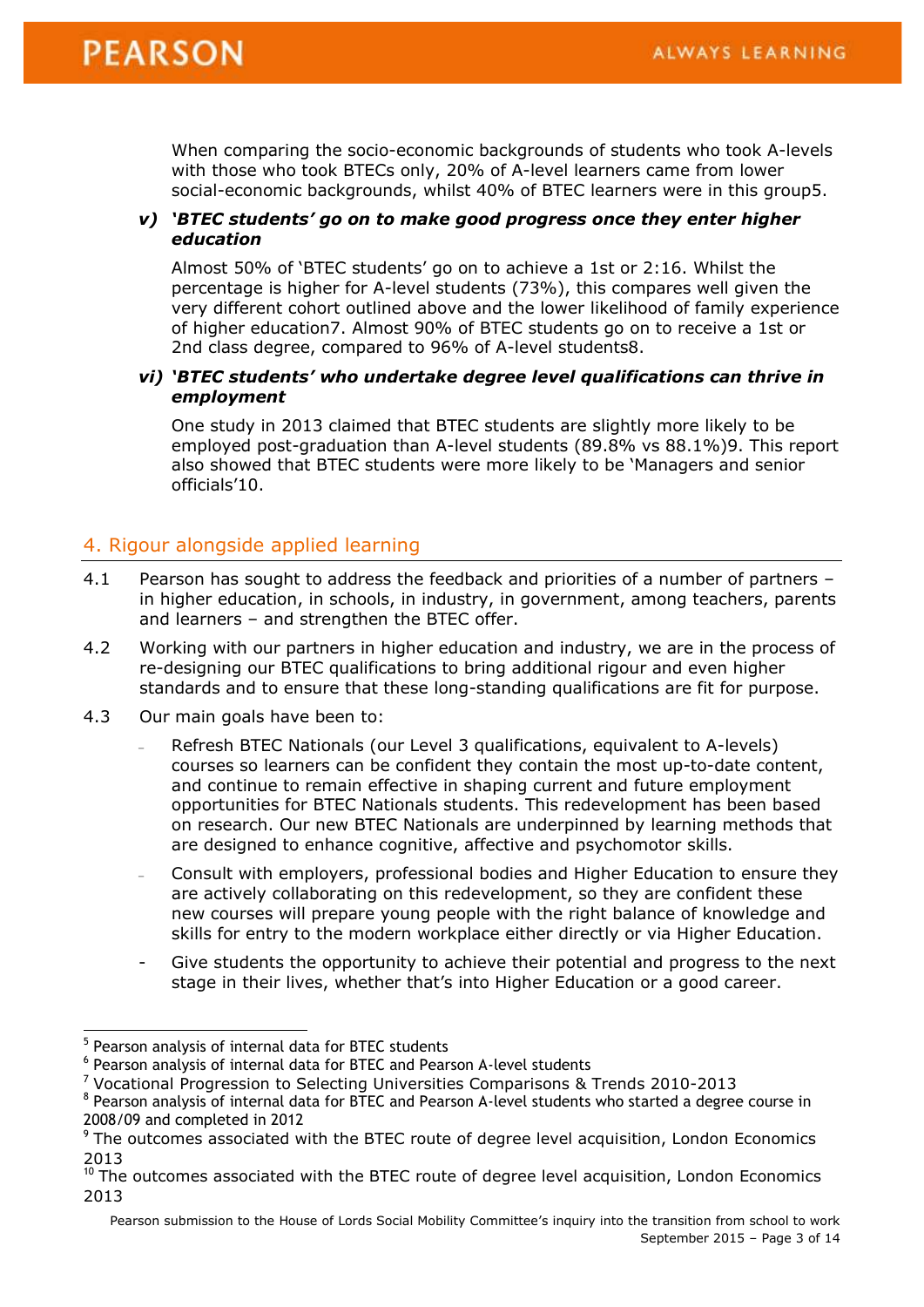## **PEARSON**

- Ensure post-16 students' achievements in colleges and schools in England are recognised in the new accountability measures. That's why we've made sure the new BTEC Nationals also meet the Department for Education's technical guidance.
- 4.4 Despite these changes and the continued, and increasing popularity of BTECs amongst learners, we recognise that there is still a challenge in ensuring that vocational and traditional academic qualifications are equally valued.

#### 5 What is the challenge?

- 5.1 We believe that the BTEC pathway is valuable because it supports a career, not only a job. Even those who do A-levels could potentially benefit more from the vocational route. Understandably however those students won't choose a vocational route if the acceptability of its currency is not clear enough.
- 5.2 Through initiatives like our annual BTEC Awards, now in their 5th year, we have sought to celebrate the achievements of BTEC students and demonstrate the success of BTEC students. The pen portraits of this year's award winners included in the annex to this submission highlight both some of the more challenging backgrounds of some BTEC students and also the huge success they can achieve.
- 5.3 In the same spirit Pearson now publishes a national overview of BTEC results in the same way so that progress made by BTEC students is clearly demonstrated and celebrated.

#### 6 What do employers want?

- 6.1 The recent Pearson/CBI Annual Skills Survey11 identified that "2 in 3 businesses (68%) expect their need for staff with higher level skills to grow in the years ahead, but more than half of those surveyed (55%) fear that they will not be able to access enough workers with the required skills".
- 6.2 The majority of businesses either prefer recruits to hold a mix of both academic and vocational qualifications (37%), or value academic and vocational qualifications equally (37%).
- 6.3 The report also found that "demand for highly skilled workers is particularly strong in sectors critical to the rebalancing of the economy – engineering, science and hi-tech (74%), construction (73%) and manufacturing (69%)."
- 6.4 John Cridland, Director-General of the CBI spoke at this year's Festival of Education, where he commented:

*"In some places just a picket fence separates a college where you can take great BTEC nationals – but not A-levels – and a Sixth Form where you can take great Alevels – but not BTEC nationals.*

*"You know what? I'd love to kick down that fence and give all young people the chance to study vocational and academic qualifications. Instead of forcing them to give up their future because the "system says no". If that means radically changing how we fund schools and hold them accountable, so be it."*

6.5 In higher education too, there is recognition that the education landscape of the future will have a big place for BTECs. UCAS Chief Executive Mary Curnock Cook has

-

<sup>&</sup>lt;sup>11</sup> [Inspiring Growth: Pearson/CBI Skills Survey 2015](http://news.cbi.org.uk/reports/education-and-skills-survey-2015/education-and-skills-survey-2015/)

Pearson submission to the House of Lords Social Mobility Committee's inquiry into the transition from school to work September 2015 – Page 4 of 14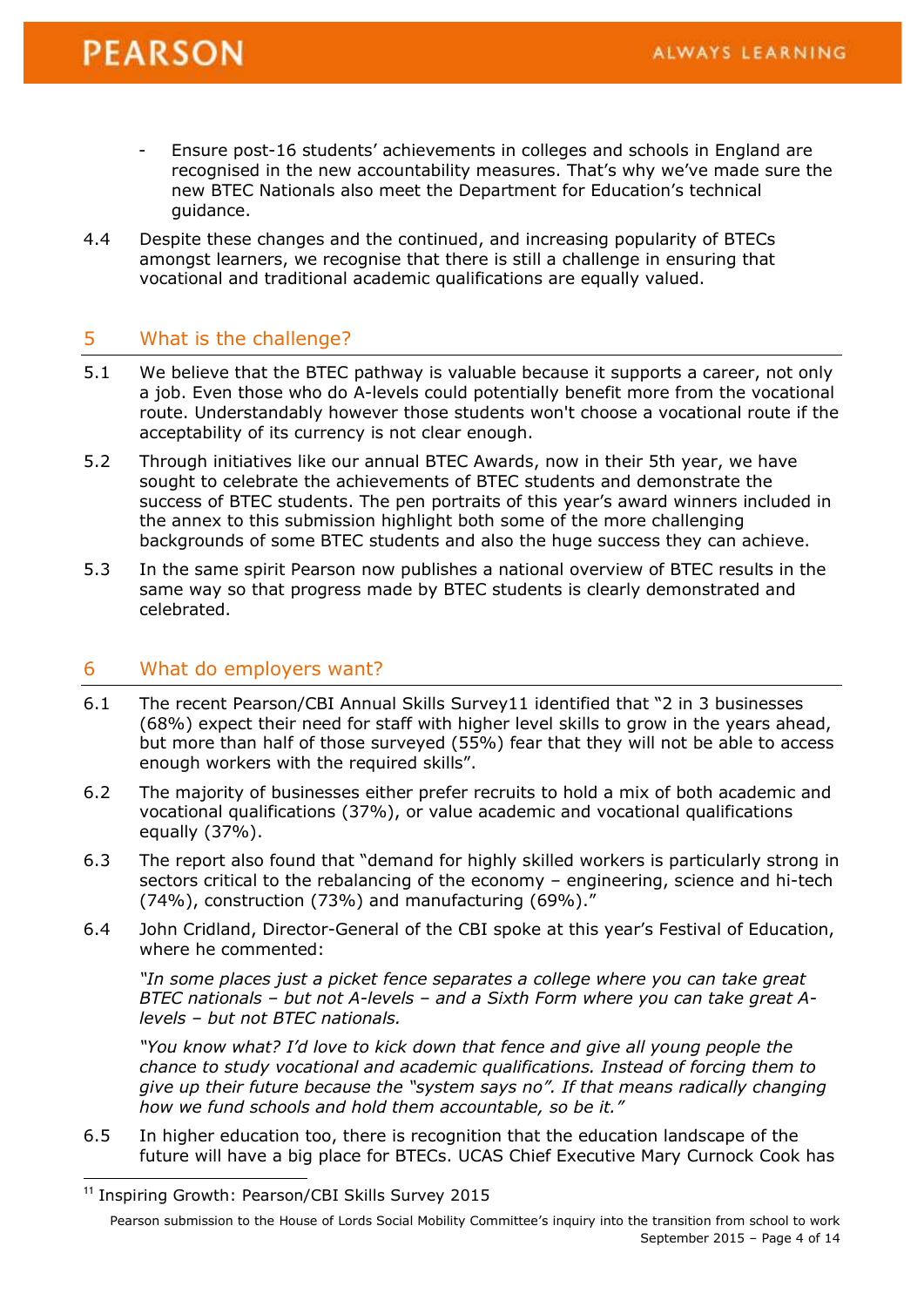# **PEARSON**

been reported as saying that vocational qualifications "support excellent outcomes in higher education", saying universities needed to adjust "to this shift in the profile of secondary education" in the future.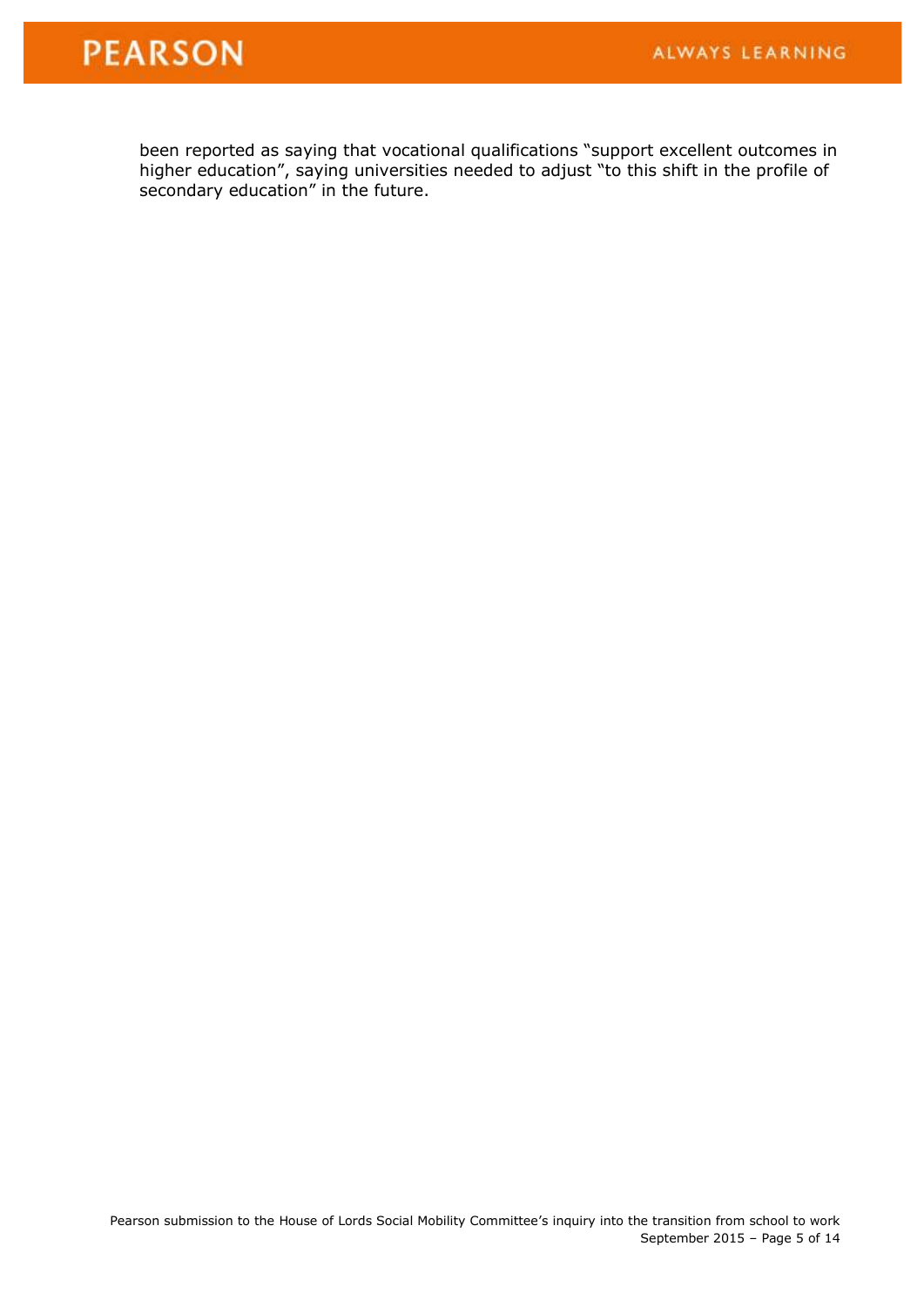## Annex: National BTEC Awards 2015 - Winner Profiles

#### Outstanding BTEC Business Student of the Year 2015 Lily Mann, The Bromfords School and Sixth Form College

Lily Mann is the 2015 Outstanding BTEC Business Student of the Year.

Lily is currently studying for a Level 3 BTEC Diploma in Business alongside a Level 3 BTEC National Subsidiary Diploma in ICT and an A level in Economics at The Bromfords School and Sixth Form College in Essex. She has been selected to join Tesco's Management Programme in September and plans to combine this with a degree in Business Management and Law at university.

Described by her tutors as an exemplary student who produces work that is thoughtful, well-researched and highly evaluative, Lily is on track to achieve Distinctions in all of her BTEC units and during her time at college, she has proved herself as an exceptional business student and a hard-working BTEC ambassador, winning several awards including the Institute of Directors Aspirations in Business Award for North/South Essex and the college's Entrepreneur of the Year award.

As well as being a highly committed student, Lily is gaining valuable experience through part-time employment and has also dedicated over 100 hours to promoting BTECs to younger students and their parents. Using the business skills and knowledge she has gained during her course, she mentors other students and has devised a host of charity events within her school and the local community.

The judges praised Lily's hard work, passion and determination and described her as an exceptional and worthy winner with a bright and successful future ahead of her.

## Outstanding BTEC Child and Social Care Student of the Year 2015 Stephanie Trembath, Truro and Penwith College

Stephanie Trembath is the 2015 Outstanding BTEC Child and Social Care Student of the Year.

Stephanie is currently studying for a Level 3 Diploma in Health and Social Care at Penwith College where she is on track to receive a triple-distinction. She is passionate about helping others and has a dedication to social care that marks her out as truly outstanding.

Stephanie supports herself financially with paid employment as a community carer alongside her BTEC. She juggles long working hours with her studies yet has still far exceeded the 100-hour work experience requirements of her course, completing a range of placements in hospital wards, care homes and day care centres. She has also participated in many local voluntary projects working with individuals in her community who are isolated and alone.

Described by her tutors as dedicated, mature and completely committed to her studies, Stephanie is a passionate and hard-working student who is making a real difference to people's lives. On finding an elderly person on the floor in their own home having had a stroke, Stephanie administered vital first aid and support until the ambulance arrived, applying the vast experience she has gained in a range of care settings to help save this individual's life.

The judges praised Stephanie's unquestionable commitment to her vocation and her outstanding achievements both in college and in her local community.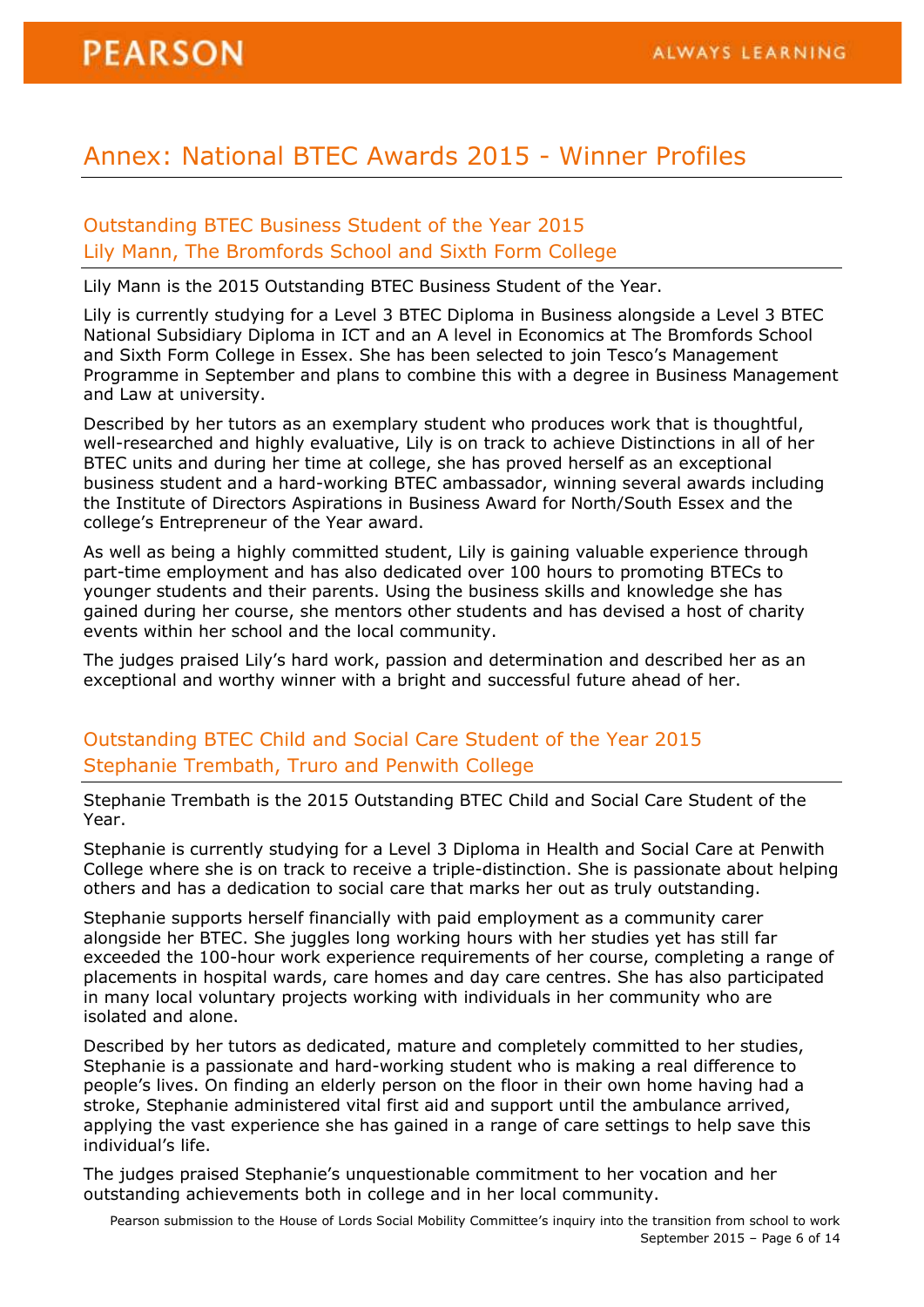#### Outstanding BTEC Construction Student of the Year 2015 Kyle McKee, South Eastern Regional College (Bangor Campus), Northern Ireland

Kyle McKee is the 2015 Outstanding BTEC Construction Student of the Year.

Kyle has a distinction-level BTEC Subsidiary Diploma in Construction from South Eastern Regional College and was awarded the Institution of Civil Engineers Quest Scholarship in October 2014. He is currently studying for a BTEC Extended Diploma in Construction at the college for which he is expected to achieve a triple starred distinction and then plans to join Queen's University in Belfast to study Civil Engineering.

Kyle is an excellent student who excels in his academic and extracurricular work. During his Diploma he was chosen as one of an elite group of students to participate in an EU-funded two week work experience placement with the Ministry of Transport and Infrastructure in Malta and has appeared in a video to promote the college's programme of activities to enhance students' employability skills and future career prospects.

In his spare time, Kyle is heavily involved in his community. He is a qualified dinghy sailing instructor and volunteers at a local sailing club, he is a Scout Troop Young Leader, a volunteer adult leader at his local Education Board Youth Club and he holds the Duke of Edinburgh Gold Award.

The judges praised Kyle's considerable achievements, both in and out of college and described him as an extraordinarily committed BTEC student who is set to excel both in his chosen field and as an active and highly skilled volunteer in his local community.

## Outstanding BTEC Creative Art and Design Student of the Year 2015 Zach Wrightson, Priestley College

Zach Wrightson is the 2015 Outstanding BTEC Creative Art and Design Student of the Year.

Zach's educational journey is the epitome of a BTEC success story. Having left school with a single GCSE, Zach gained a BTEC Level 2 Diploma in Art and Design at Priestley College before progressing to a BTEC National Extended Diploma in Art and Design. He achieved a triple-starred distinction in his BTEC alongside GCSEs in English and Maths and is now studying Costume Design at Cleveland College of Art and Design.

During his time at college, Zach was a focused and determined student who was popular with his tutors and peers and proved himself as a talented and innovative designer. One of his biggest challenges was to develop and pitch a wallpaper design for Barclays Bank. His winning pitch, concept and design were described by his tutors and the Barclays team as exceptional and his wallpaper now adorns Barclays' Knutsford offices.

Zach also contributed significantly to wider college life during his time at Priestley, designing costumes for the college's catwalk shows and attending every college open event where he gave talks to visiting groups of students and encouraged them to follow the vocational route.

The judges described Zach is an outstanding and exemplary student whose BTEC journey has taken him from a school-leaver with poor GCSE grades to a highly capable, confident learner.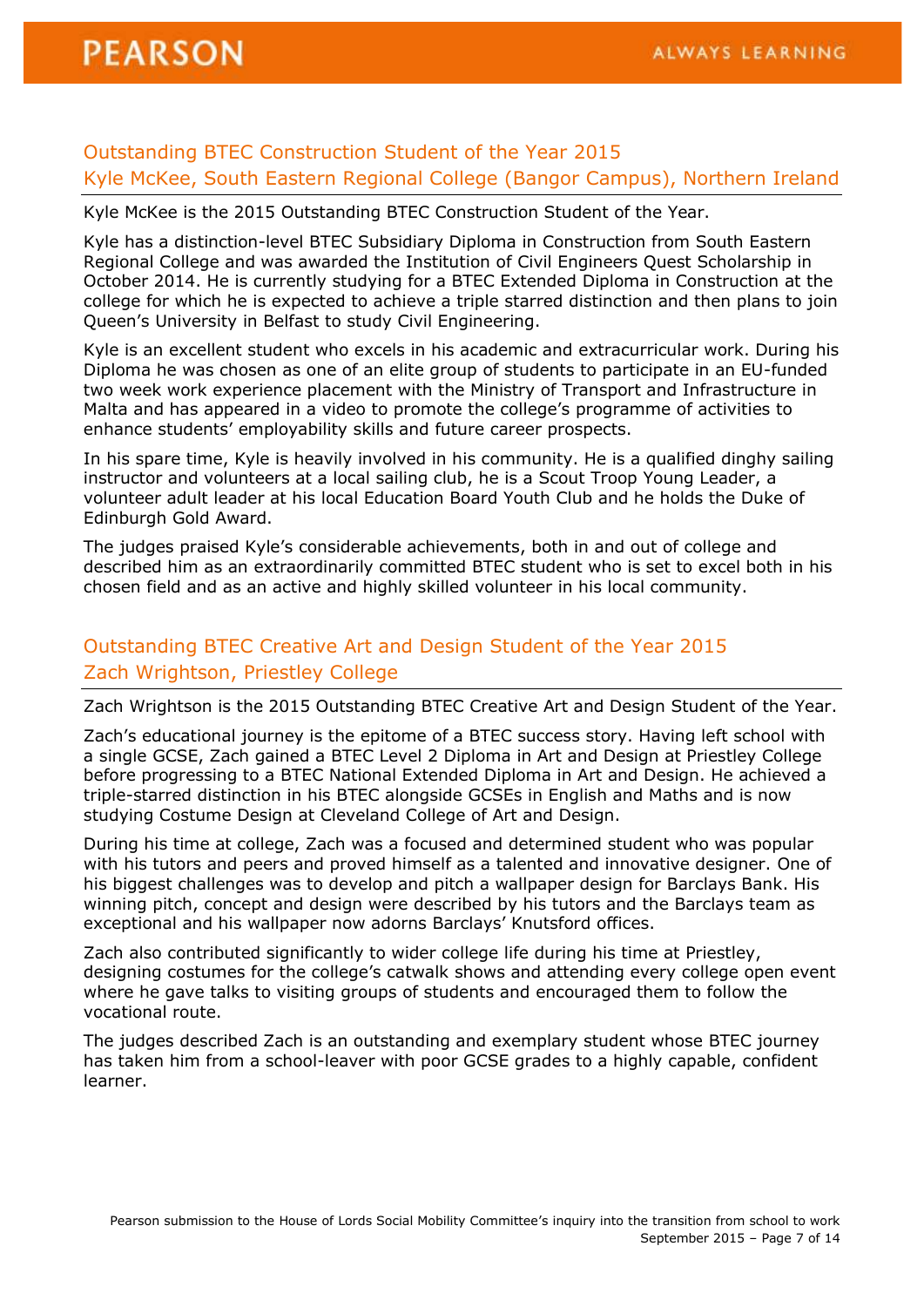#### Outstanding BTEC Engineering Student of the Year 2015 Charlie Passey, Petroc College, Devon

Charlie Passey is the 2015 Outstanding BTEC Engineering Student of the Year.

Charlie is currently studying for a BTEC Extended Diploma in Engineering at Petroc College in Devon and will progress to Swansea University in September to study for a degree in Electronic and Electrical Engineering.

Charlie left secondary school with little idea about what he wanted to do. He tried A levels then a Medical Science diploma but was never truly committed. After a brief spell working as a labourer, Charlie discovered that a BTEC in Engineering could not only provide a route back into education but would also match his style of learning. Being able to put into practice the theories he learns in class has helped him to fully understand the concepts being taught and he is now on track to achieve a triple-starred distinction.

Charlie has a very strong work ethic and is self-motivated and well-respected by his peers. Alongside his BTEC studies, he has independently learned the Python coding language and passed his amateur radio exams. As a member of RAYNET, the Radio Amateurs' Emergency Network, he has also been active in setting up radio communications for student-led orienteering races and charity fundraising events.

The judges praised Charlie's commitment, drive and ambition. Finding an educational route to suit his learning style has allowed him to develop a passion for engineering and he has an excellent future ahead of him.

#### Outstanding BTEC Hospitality, Travel and Tourism Student of the Year 2015 Kealy Aylwin, The Cheadle and Marple College Network

Kealy Aylwin is the 2015 Outstanding BTEC Hospitality, Travel and Tourism Student of the Year.

Kealy achieved a triple-starred distinction BTEC Level 3 in Travel and Tourism at The Cheadle and Marple College Network in 2014 and now works as a Passenger Service Agent with Jet2 Ground Operations at Manchester Airport.

Kealy knew from a young age that she wanted to pursue a career in travel and chose the BTEC route as she felt it was more suited to her style of learning. During her time at college, Kealy faced several challenges, including being main carer to her mum, yet she approached her course with enthusiasm and a determination to succeed, completing a number of other airline and travel qualifications and certificates alongside her BTEC.

Her tutors describe her as a hard-working, committed and enthusiastic student who excelled in her work placement for Thomas Cook in Benidorm, supported and inspired her fellow students at Manchester Airport's Flying High Academy and is now gaining the experience she needs to join the cabin crew of a leading airline.

The judges were impressed by Kealy's genuine passion for the travel and tourism industry and her drive to achieve her career ambitions. They praised her high levels of commitment and motivation and the valuable work experience she gained during her BTEC, which has set her on the path to achieving her ultimate goals within travel industry.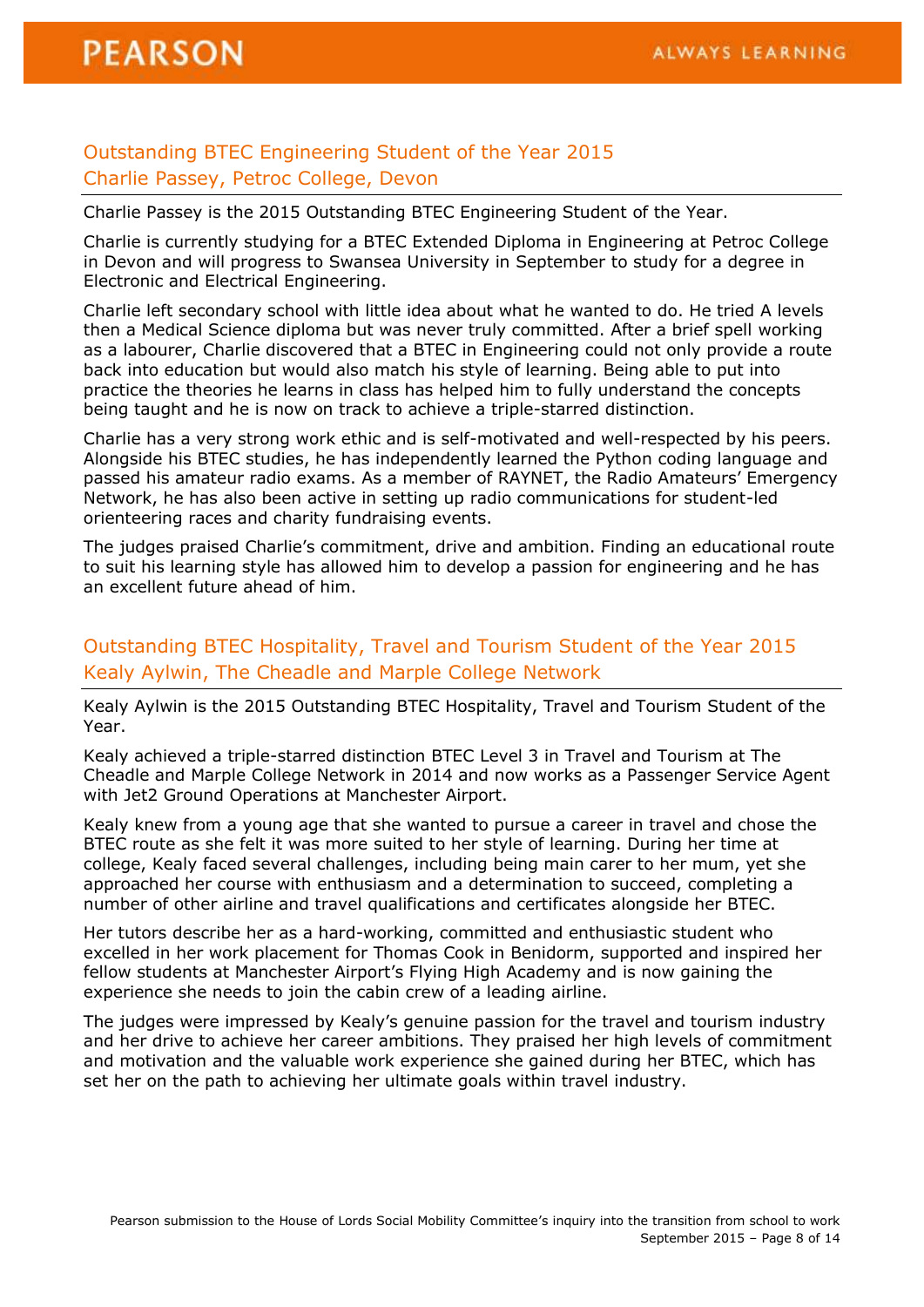## Outstanding BTEC IT Student of the Year 2015 Labinot Krasniqi, Westminster Academy

Labinot Krasniqi is the 2015 Outstanding BTEC IT Student of the Year.

Labinot swapped from A levels to the BTEC Extended Diploma in ICT at Westminster Academy because he felt a BTEC better suited his learning style. He is on track to achieve a triple-starred distinction and has been accepted by King's College London to study Computer Science in September.

Labinot is a dedicated and hard-working student with a passion for computer programming and video game development. He was runner up in the BAFTA Young Games Creator Awards 2013, where he designed a game with two other students and presented it to gaming industry professionals, he has undertaken work experience at Rocksteady Studios and he has a level of understanding of his subject far beyond the taught content that often prompts his fellow students to seek his help.

Outside college, Labinot is teaching himself a number of computer languages in preparation for his degree and is working with a small team to develop further their BAFTA video game concept. He participates in Westminster's programme to help elderly people in his community to learn ICT skills and also tutors year 12 and 13 students who need extra support with IT.

The judges described Labinot as an outstanding IT student with a passion and dedication to his subject. His volunteering and tutoring work demonstrate his commitment to helping others develop essential computing skills.

## Outstanding BTEC Land Based Student of the Year 2015 Megan Taylor, Nescot College

Megan Taylor is the 2015 Outstanding BTEC Land Based Student of the Year.

Megan is a truly inspirational BTEC student. She achieved a triple-starred distinction in a BTEC Level 3 Extended Diploma in Animal Management from Nescot College in 2014 and is now continuing her studies at university despite having a heart condition which causes her to faint between 6-8 times each day.

Shortly before she began her BTEC, Megan fainted and fell, fracturing her skull in three places. As a result, she severely damaged her hearing, her balance is very poor and she suffers permanent dizziness. Yet despite these huge challenges, Megan excelled on her BTEC course and spends much of her spare time volunteering and raising money for animal charities and Help for Heroes.

Megan's commitment to animals is also evident in the array of work experience she has undertaken. During her BTEC, Megan volunteered at Chessington Zoo and The Wildlife Heritage Foundation Big Cat Sanctuary and alongside her studies worked at a children's farm, started a business selling survival tools, was a Cub Scout Leader, a Kindness Ambassador . She also volunteered with four charities including Pets as Therapy where she visited nursing homes, hospitals and special needs schools with her dog.

The judges praised Megan's tenacity, drive and attitude in achieving so much despite so many challenges.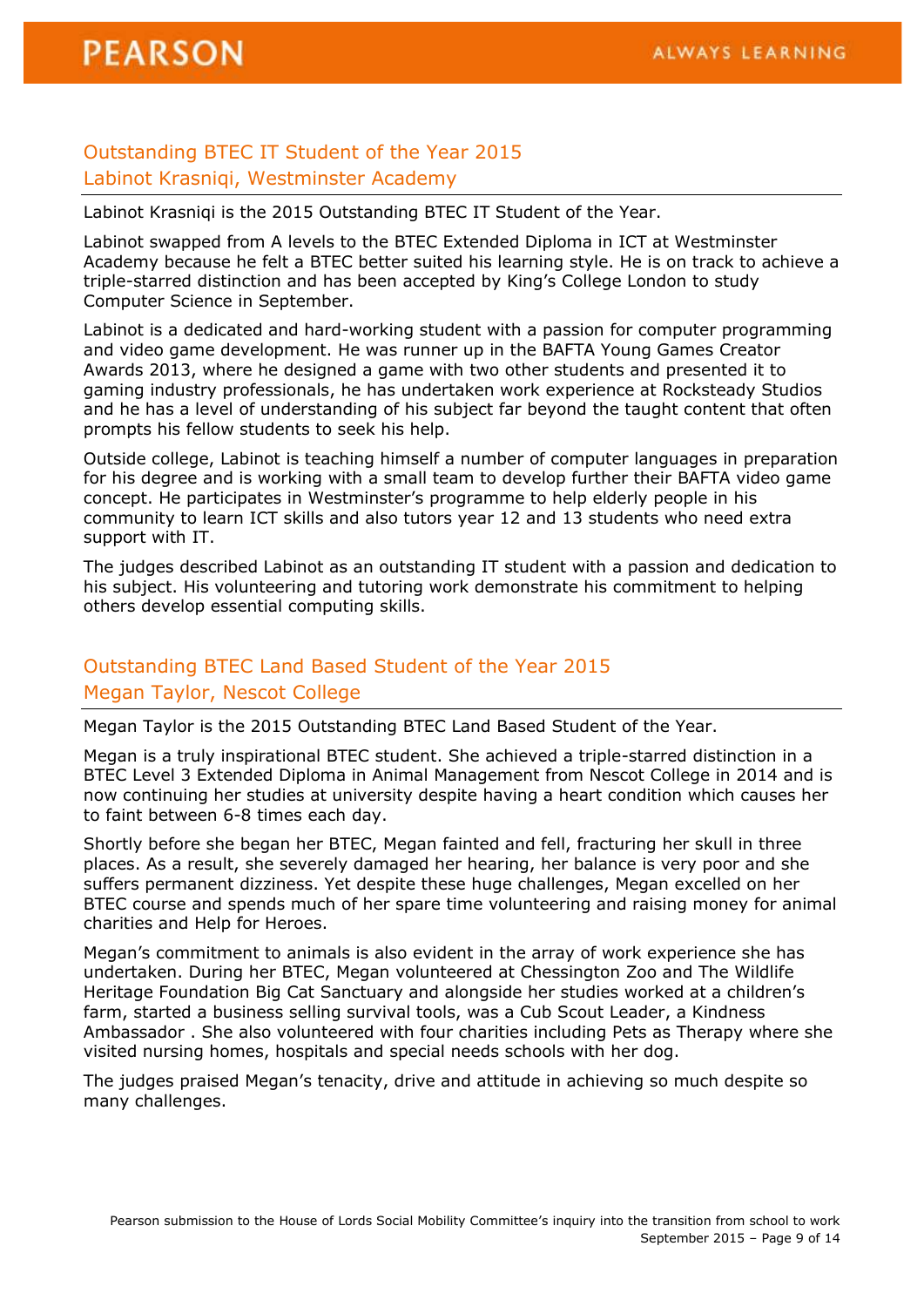## Outstanding BTEC Media Student of the Year 2015 Adrian Bloomer, Walsall Studio School

Adrian Bloomer is the 2015 Outstanding BTEC Media Student of the Year.

Adrian is on track to achieve a triple-starred distinction in his BTEC in Creative Media Production at Walsall Studio School. He is described by his tutor as a natural filmmaker of the highest calibre with a talent to match and he has secured a full-time job starting this summer with Freeview broadcaster Big Centre Television.

During his time at Walsall Studio School, Adrian has amassed an impressive array of practical experience, working on practical assignments as a camera operator and editor for live music events, broadcast features, documentaries and corporate videos for clients including the Arts Council of England, Emergenation and BCTV.

Adrian's BTEC has given him the opportunity to grow in confidence as a filmmaker and develop the skills he needs to become an in-demand, respected and dependable media professional. As well as being a very talented and innovative filmmaker, Adrian is a strong advocate for vocational education; he describes his BTEC as an excellent grounding for a career in media with a good mix of theory and practical work that has enabled him to gain new and important skills.

The judges praised Adrian's obvious aptitude for his BTEC, his professionalism and his tenacity in securing a full time job in the television industry even before his course finished.

## Outstanding BTEC Performing Arts Student of the Year 2015 Nick Rawbin, Central Sussex College

Nick Rawbin is the 2015 Outstanding BTEC Performing Arts Student of the Year.

Nick is studying for a Level 4 BTEC in Performing Arts at Central Sussex college and is on track to receive distinctions in all units. In September, he will take up a highly-prized place at Italia Conti Academy of Theatre Arts and plans to become an actor.

Nick's tutors describe him as a talented and selfless student who works hard in every aspect of his course. He is a young carer for his mum and grandfather and holds down three part-time jobs in order to support himself through college. Nick has an outstanding level of determination to succeed, despite his own personal challenges. He is well-respected by his fellow students and a highly valued member of the college's performing arts company.

Nick also volunteers at his local leisure centre and has worked on a voluntary project with Age UK East Grinstead to gather stories from the elderly people in his community that were developed into a show to raise awareness of older people and dementia.

The judges were impressed by Nick's commitment to a career in the performing arts. His achievement in earning a place at a top drama school, together with working to put himself through college whilst caring for two family members, make him an outstanding and inspiring BTEC student.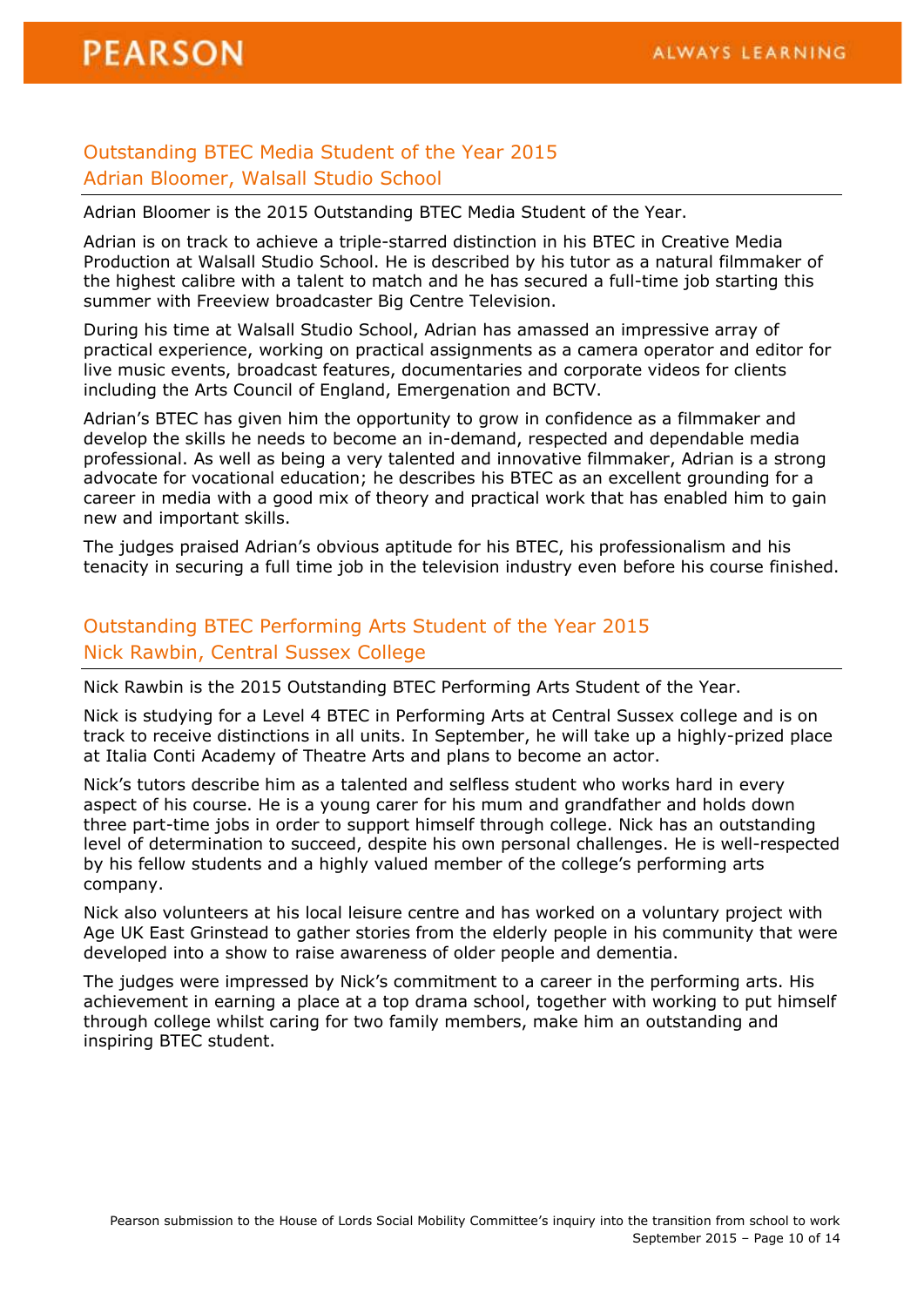#### Outstanding BTEC Public Services Student of the Year 2015 Emma Horn, Blackpool Sixth Form College

Emma Horn is the 2015 Outstanding BTEC Public Services Student of the Year.

Emma is studying for a BTEC in Public Services at Blackpool Sixth Form College and holds a Level 2 BTEC in Public Services and a BTEC in Aviation Studies.

Emma's commitment to a career as an RAF pilot is outstanding and inspirational. She is a Flight Sergeant in the RAF cadets, was awarded the Master Cadet teaching title and was nominated by her RAF squadron for the award for the best female cadet in the country.

However, Emma's achievements are not limited to her RAF role. She plays an active part in college life as a Public Services mentor and ambassador to her peer group and as chairperson of the Public Service Young People Committee, which raises money for courserelated local charities.

Emma is also involved in the recruitment of new public service students and regularly speaks at college open evenings to year 11 students about her BTEC experience.

Emma is described by her tutors as a perfect role model and a pleasure to teach. In her spare time, she volunteers as an NCO on RAF camps to look after the wellbeing of other females and this summer will take on a volunteering role as a Camp America councillor in Interlaken.

The judges were hugely impressed by Emma's in-college and extra-curricular roles, her outstanding BTEC grades and her support for younger students.

#### Outstanding BTEC Science Student of the Year 2015 Roua Sami, Salford City College

Roua Sami is the 2015 Outstanding BTEC Science Student of the Year.

Roua is on track to receive a triple-starred distinction in a Level 3 BTEC Extended Diploma in Applied Science from Salford City College and will join Durham University's Pharmacy degree course in September.

Roua arrived in the UK from Iraq in 2012, without a secondary education and only very basic English. Determined to overcome her lack of qualifications to pursue a career in science, Roua enrolled on Salford's BTEC Applied Science course so she could carry out the practical assignments and experiments that would improve her writing and lab skills. She also took GCSE English and Maths alongside her BTEC and evening classes in GCSE Physics and Chemistry to gain the qualifications she needed for university. She organised work experience placements at Specsavers to develop her communication skills and with Gatley Pharmacy to enhance her university application.

Roua managed this challenging workload whilst caring for her chronically-ill 19-month old sister and acting as a peer mentor for her fellow female Arabic and Muslim students and helping to register a multifold increase in the number of Arabic female students joining her BTEC course by speaking to prospective students at open evenings about the opportunities her BTEC has given her.

The judges describe Roua as an excellent ambassador for BTECs and for women in science. Her proactive approach to the educational barriers she faced and her dedication and hard work in securing her university place make her truly outstanding.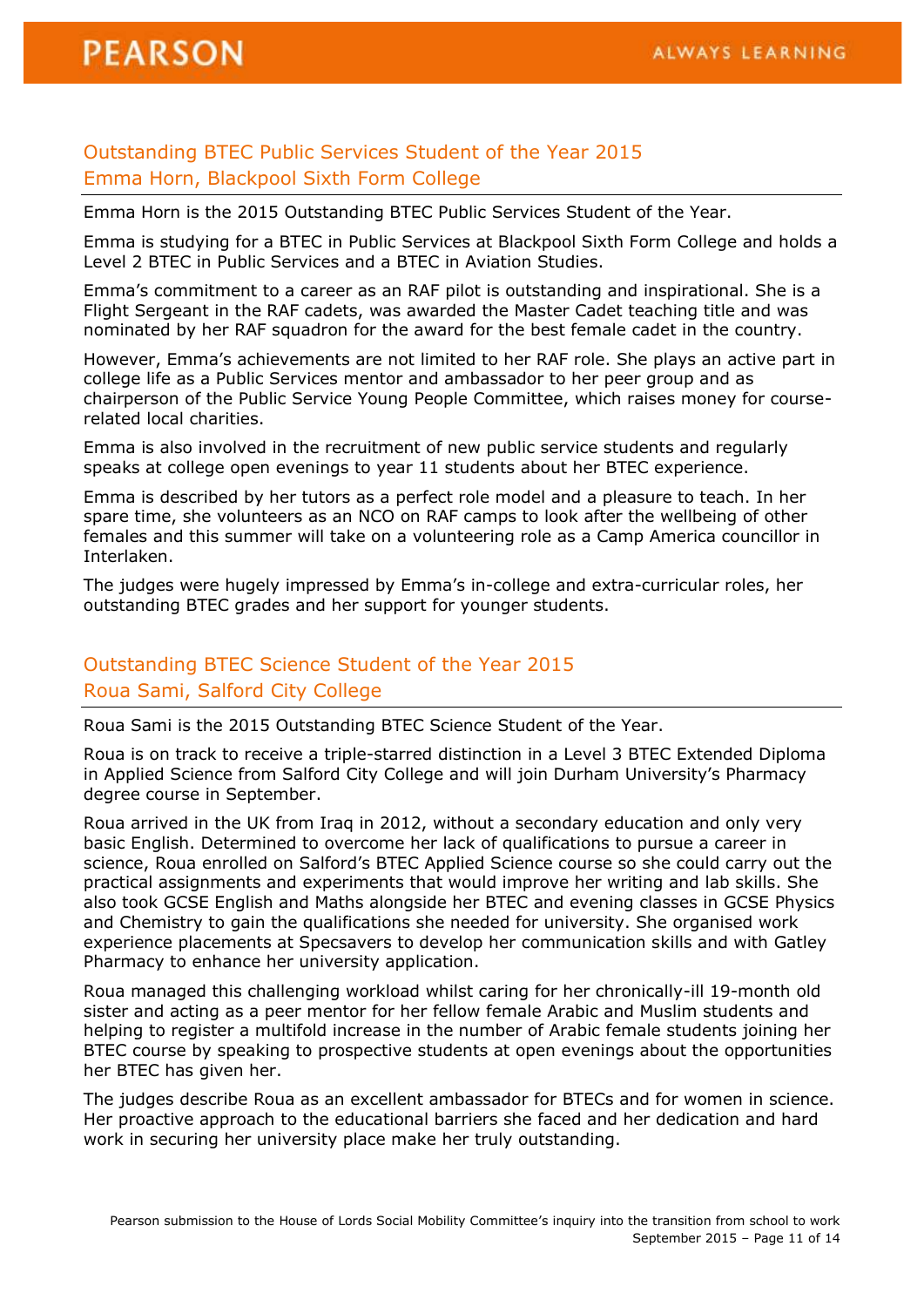## Outstanding BTEC Sport Student of the Year 2015 Hayley Simpson, Tameside College

Hayley Simpson is the 2015 Outstanding BTEC Sport Student of the Year.

Hayley achieved a triple-starred distinction in her Level 3 BTEC in Sport at Tameside College and is now studying Sports Coaching at Leeds Beckett University.

Driven by her desire to become a Physical Education teacher, Hayley gained several other sports qualifications alongside her BTEC, including the FA Level 1 Coaching Football certificate, a Young Club Managers qualification and the ECB Young Leaders Award.

At college, Hayley was a student ambassador responsible for liaising with local schools to promote the college's sport department and became a Young Ambassador for her borough, attending national conferences and promoting sport at primary school level. She has recently returned to Tameside to support current students and talk to them about about her university experiences.

During her BTEC, Hayley volunteered in her local secondary school PE department, at her local athletics club, as an event leader in the Greater Manchester School Games and as a marshal at the Manchester Marathon.

In addition to juggling these roles Hayley competed in National Athletic events representing East Cheshire Harriers in distance and cross-country running and was the 2013 U17 3000m Greater Manchester Schools Champion.

The judges describe Hayley as an outstanding BTEC student who combines her excellent grades with impressive sporting achievements. She is a role model to other students through her work as a volunteer and Young Ambassador.

## Outstanding BTEC Adult Learner of the Year 2015 Nathan Headington, Leeds College of Building

Nathan Headington is the 2015 Outstanding BTEC Adult Leader of the Year.

Nathan returned to education as a mature student with no academic qualifications. In the space of three years he has excelled academically, obtained full time employment, achieved a Level 6 NVQ, become Leeds College of Building's HE student representative and secured a place at university to study for a degree in Construction and Project Management.

Nathan began his journey back into education with a BTEC Subsidiary Diploma in Civil Engineering at Leeds College of Building, gaining distinctions in all units before progressing onto an HND in Civil Engineering and a full time site management role which he structures around his HND.

Described by his tutors as truly inspirational, Nathan even finds time to support his fellow students by sharing his experiences of construction sites and organising work placements within his company.

He is a student member of the Institute of Civil Engineers (ICE) and was recently nominated for the G4C Student of the Year Award. He plans to sit his professional review for Technician Membership of the ICE this summer and will be the first full time student from Leeds College of Building to do this. He is also a father of five.

The judges were unanimous in their praise for Nathan. Returning to education as a mature student takes dedication and commitment and Nathan has excelled in his roles as student, site manager, peer and student rep.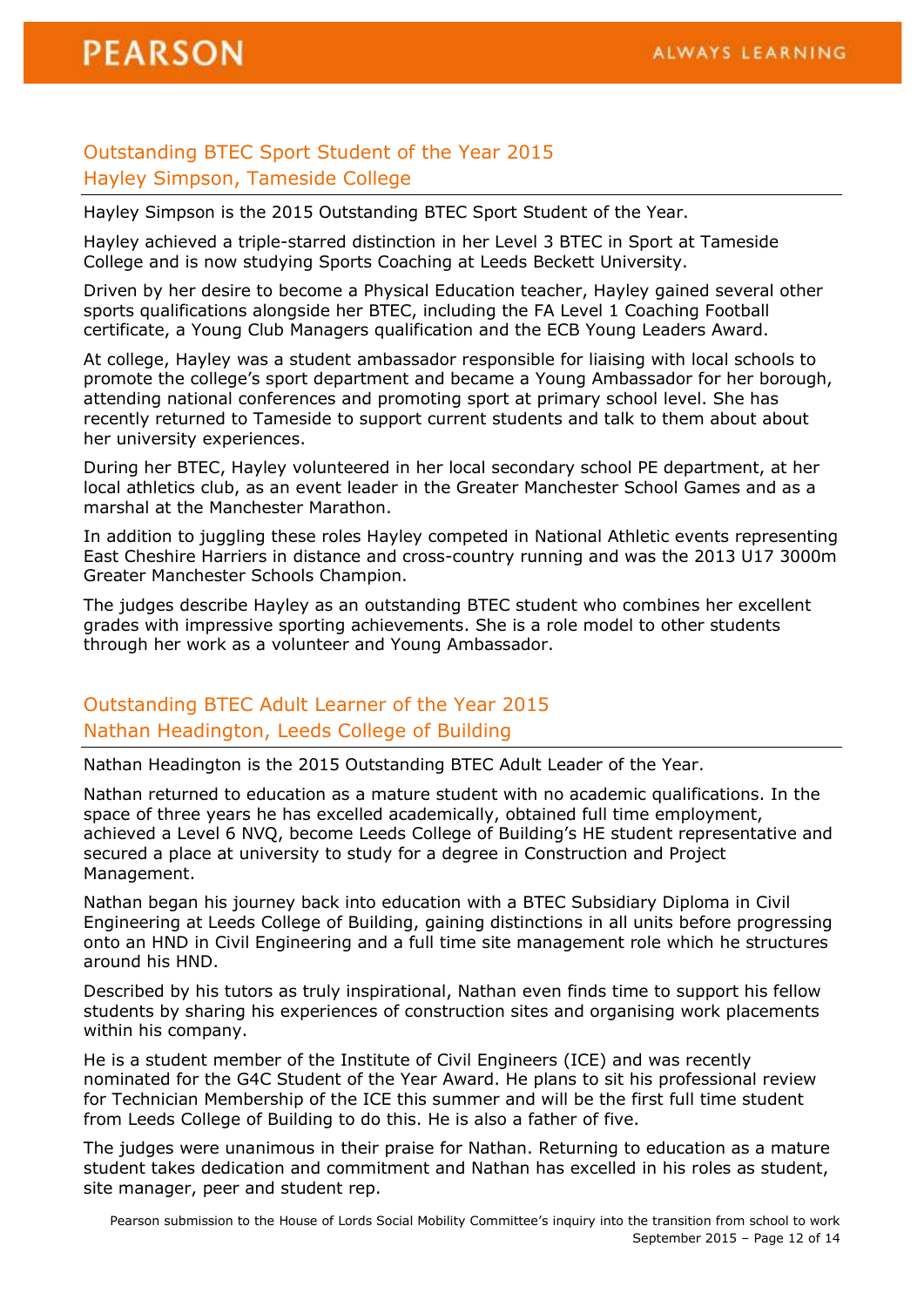#### Outstanding BTEC International Student of the Year 2015 George Benson Lyimo, Braeside High School, Nairobi, Kenya

George Benson Lyimo is the 2015 BTEC International Student of the Year.

George left his home in Tanzania to pursue a BTEC Extended Diploma in Business at Braeside High School in Nairobi in 2012. He gained a triple-starred distinction and is now studying for a degree in Business and Computing at Huddersfield University.

During his time at college in Kenya, George excelled as a young, innovative and creative business leader. He launched his own social network (texeer.com), provided internet connectivity for his fellow students when the college provision failed and regularly helped out at college repairing and maintaining students' and teachers' computer equipment, despite no formal training. In addition, he organised annual charity events which raised vital funds which are now supporting young Kenyan children into education.

Alongside his BTEC, George taught himself HTML and CSS and volunteered as a computer technician in order to gain the knowledge and experience he needed for his degree course and to further develop his social networking site into a fully fledged and commercially viable, internationally-recognised product.

The judges praised George's dedication in moving country to pursue his studies and his clear aptitude and flair for business as evidenced in his excellent grades and acceptance onto a degree course in the UK.

## Outstanding BTEC Apprentice (19+ years) of the Year 2015 Gareth Davies, Leeds College of Building

Gareth Davies is the 2015 Outstanding BTEC Apprentice of the Year (19+ years).

Gareth is employed by Jagger Construction as a Project Manager having joined the company as an apprentice in 2010. He completed his BTEC Apprenticeship in Civil Engineering with Leeds College of Building and is now studying for a Higher Level Apprenticeship.

Gareth's commitment to his studies, the college, his employer and the Institution of Civil Engineers (ICE) is exemplary and his tutors describe him as a superb role model. He was one of the first students in the country to complete the ICE Advanced Technical Apprenticeship, he has passed the ICE Technician Professional Review and was awarded the Jean Venables Medal for enhancing the profession of civil engineering. He is also Leeds College of Building's Higher Level Apprentice of the Year by and he was shortlisted for Yorkshire's G4C Apprentice of the Year.

Gareth believes passionately in apprenticeships and works hard to inspire young people to pursue civil engineering. He is an elected member of ICE's Regional Committee, where he was instrumental in securing a visit to a local FE college by ICE's Director General and he volunteers as a STEMNET Ambassador. At college, he regularly coaches other students preparing for their Professional Reviews.

The judges praised Gareth's excellent track record of achievement and his passionate belief in apprenticeships. Encouraging other young people to take up a career in civil engineering, while excelling in his own career, makes him truly outstanding.